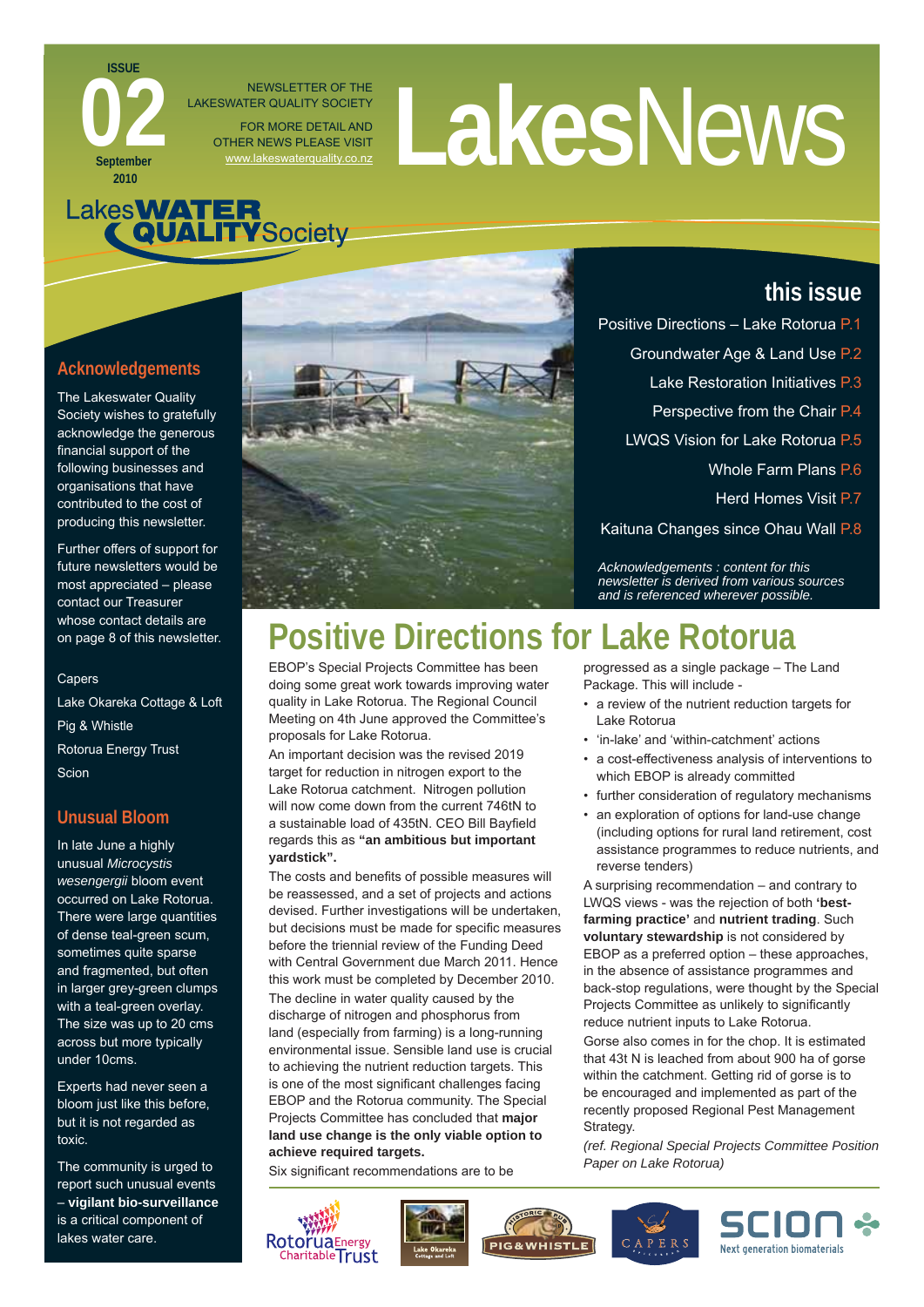# **Rotorua Lakes Protection Restoration Programme**

### **Floating Wetlands**

EBOP and the Te Arawa Lakes Trust now have a resource consent that allows the development of floating wetlands in eleven of the Rotorua Lakes. This is an exciting development that allows community groups to initiate a useful intervention which contributes to the programme of restoration, but also helps lift community awareness about lake restoration work.

The first wetland to be developed under this consent will be located adjacent to the Taheke Marae, an initiative led by Hakopa Paul.

For further details contact EBOP Rotorua Lakes Section staff.

The **Rotorua Lakes Protection Restoration** 

**Programme** is a joint venture between Environment Bay of Plenty (EBOP), Te Arawa Lakes Trust (TALT), and the Rotorua District Council (RDC). It is aimed at protecting and restoring water quality in the twelve Rotorua Lakes. A number of these lakes are eutrophic with excess nutrients in the water column causing proliferation of algae growth.

The programme includes development of Action Plans for each of the lakes, with

### **Algae Biomass Harvesting**

Since early May two large blue containers have been in place adjacent to the Ohau Channel, clearly visible from the main road. These house a pilot-plant to trial the concept of algae harvesting and hence the removal of associated nutrients (N and P). This is part of the Rotorua-Rotoiti Action Plan to investigate biomass harvesting, and is a 'proof of concept' trial to investigate the relevance of algae harvesting within the action programme. The project is being undertaken in conjunction with Aquaflow Bionomics Ltd - a Nelson company which designed the harvesting equipment - and NZ Trade and Enterprise, who are a funding partner. The

specific methods and actions recommended to the partners to guide protection and restoration actions. Generally these will include such interventions as sewage reticulation (managed by RDC) and other means of addressing the input of nutrients from point and diffuse sources within each lake catchment (managed by EBOP). – eg. algae and weed harvesting, sediment capping, and nutrient locking.

aim is to test the quantities of wild algae that can be harvested.

Algae can have a number of economic end uses such as production of bio-diesel and activated carbon for filtration uses, so there is interest in assessing potential harvest quantities.

The equipment is located on land belonging to the Waiatuhi Trust and access to this land has been supported by the Trustees, Mr Fred Whata and Cr. Tai Eru.

Water is taken from the Ohau Channel, dosed with flocculent, and algae separated for further analysis. Treated water is returned to the Ohau Channel with most algae and flocculent removed.



### **Lake Rotoehu Initiatives**

It is an exciting time for projects in Lake Rotoehu - there are a number of initiatives coming to fruition now that community consultation has been completed and consents confirmed. A **phosphoruslocking plant** at the Waitangi Soda Springs will be located on Trust property and is aimed at removing from the stream, the total annual target of 700kgP. The development of this plant has relied on the support of three Māori Trusts and this is greatly appreciated.

**Floating wetlands** have been trialled on the Tautara-Matawhaura Farm to assess their value in removing nutrients from water. This trial will be completed in August 2010 and the results are expected to facilitate a funding application to the Ministry for the Environment (MfE) for a full-scale floating wetland in Lake Rotoehu. Pending funding, this will be implemented in early 2011.

Consent applications are anticipated for **bio-treatment applications** in Otautu Bay. This technology uses concentrated soil bacteria to break down organic material in sediment and the water column. It has been used by EBOP scientists to treat a small lake in Whakatane and this

technology will now be assessed at Lake Rotoehu in terms of improvements to water quality and bottom sediments. This technology is unlikely to be economic if applied to the whole lake, but may be of benefit if used strategically in selected areas.

**Weed harvesting** has also continued in Lake Rotoehu. The results have been impressive, with 3000 tonnes of weed harvested last year, equating to the total N and P target for that lake. EBOP has also completed the 2010 programme for Rotoehu, and harvesting was completed in March for Okawa Bay, Lake Rotoiti.

Continued vigilance is required from boat owners to ensure trailers are fastidiously cleaned. It would be a shame indeed if hornwort were transferred to Lake Rotoma – it would only take a fragment the size of a thumbnail!

EBOP continues to work with landowners to reduce nutrient losses from the Lake Rotoehu catchment. All properties have been benchmarked and considerable progress has been made on the retirement of lake edge farmland and the planting of native species.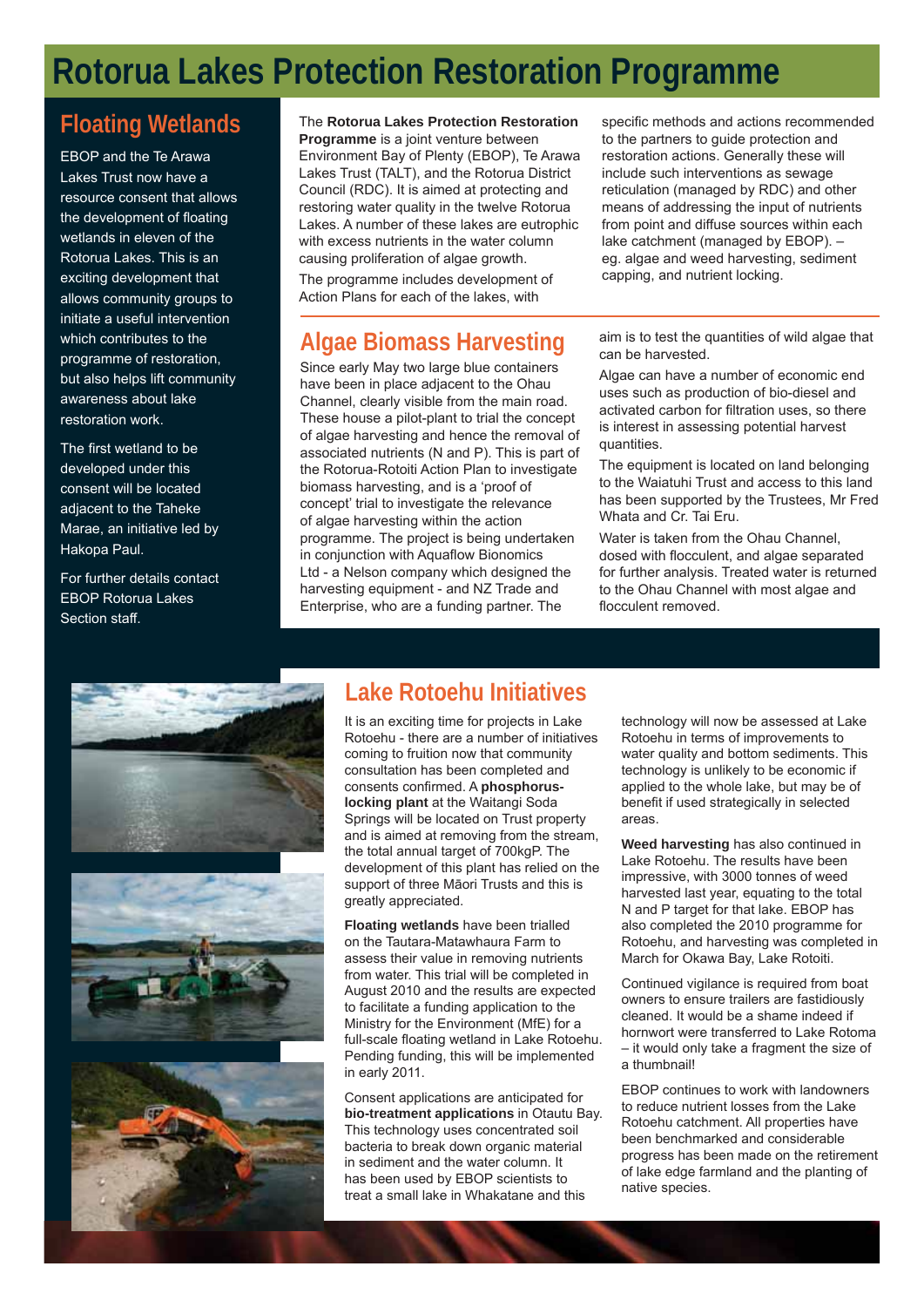## **Perspective from the Chair** John Green

In the last six months we have seen significant progress in the way the Rotorua Te Arawa Lakes Strategy Group partners are addressing lake water quality issues.

In our October 2009 newsletter we expressed our disappointment in the 240 years time frame being proposed to achieve a 311 tonne reduction in nitrogen loss in the Lake Rotorua catchment. On 16 April 2010 an amendment was proposed to the Strategy Group as follows:

- the Regional Special Projects Committee confirms that the nitrogen export target from land to Lake Rotorua shall NOT exceed 435 tonnes in 2019 as set out in the Draft Regional Policy Statement
- the Regional Special Projects Committee has concluded that major land use change is the only viable option to reach the nitrogen export target of 435 tonnes in 2019

This proposal was adopted and is now EBOP policy. What this means is the target has now been "reined-in" to 9 years rather than 240 years. This is a huge turn around and we congratulate all those who were involved in this very significant decision for Lake Rotorua. The challenge will be to get 311 tonnes of N out of the catchment by 2019. However with a combination of "best farming" practices and incentives for land use change the targets should be achievable.

Our committee recently visited several dairy farms in the Waikato region where the farmers have been concerned about the environmental impacts of their operations. They had implemented 'nutrient management plans' and were able to demonstrate by using the "Overseer" model, that they could achieve significant reductions in nutrient leaching, whilst not impacting adversely on profitability.

Research clearly demonstrates achievable leaching reductions from the typical 50kgN/ha/ yr down to 26kgN/ha/yr, and for sheep and beef farms down from 18kgN/ha/yr to 12kgN/ha/yr.

**Question - How would such reductions impact on Lake Rotorua's catchment?** 

#### **Answer – 217tN or 94% of the 231 tonne pastoral farming target would be met if achievable research targets were adopted in the Lake Rotorua catchment. (refer table below)**

These targets do not include the benefits of wintering dairy cows outside the lake catchment. In our submissions to EBOP and RDC we continue to stress the high level of nutrient leaching that occurs from grazing cattle and dairy cows over the winter period in the Lake Rotorua catchment.

Obviously there are a lot of differences between catchment systems. However, through the use of 'best management farming practices' and an innovative range of tools to assist farmers, the revised nutrient leaching targets set by EBOP do appear to be achievable. **As a Society we accept that there is some gap between possible reductions and practical outcomes; in our vision for the catchment (p.5), therefore, we have taken a far more conservative view.**

#### **Freshwater Policies**

Two key documents which will underpin the future sustainability of the Rotorua Te Arawa Lakes are the Regional Policy Statement (RPS) and the District Plan. LWQS has made strong submissions on both draft documents and will continue to monitor their progress to finalisation. These have been listed on our website for those who wish to read the detail.

Finally, I would like to go on record to say how impressed our committee was with the Draft Report on the National Policy Statement for freshwater management in New Zealand. The authors have developed an outstanding set of policies which we trust will find their way into a government mandated National Policy Statement. It is important for both the freshwater environment and for certainty for dairy farming that clear guidelines are established as soon as possible. What is more, the experience with the Rotorua Lakes, which is one of the most sensitive zones in New Zealand, shows that technical and economic solutions should not be as difficult as once thought.

We strongly encourage Dr Nick Smith, Minister for the Environment, to expeditiously see this process through to a finalised NPS.

LWQS is currently putting great emphasis on Lake Rotorua. At the same time we are keeping strong pressure on the authorities to fix all the lakes. It would be the depth of stupidity to defer action on pristine lakes until they had become degraded.

| <b>Waiora</b>        |  |
|----------------------|--|
| - Teachers' Resource |  |

*This resource was initiated by LWQS*

#### *Waiora (Healthy Water) – A Teachers' Resource*

is a 162 page publication produced several years ago by Environment BOP as a means of enhancing Environmental Educational teaching within primary and intermediate school classes (designed for Levels 2-4) as part of the Ministry of Education Curriculum Framework.

It's aim is to promote the key factors of *Awareness and Sensitivity* to the environment and related issues; *Knowledge and Understanding* of the environment and the impact of people on it; *Attitudes and Values* that reflect feelings of concern for the environment; *Skills* involved in identifying, investigating, and problem solving associated with environmental issues; and a sense of responsibility through *Participation and Action* as individuals, or members of groups, whanau or iwi in addressing environmental issues.

Its main focus is on water quality issues within the Bay of Plenty and it encourages teachers and students to examine and explore the concepts surrounding the natural cycle of water and the impacts that arise from people's use of water and land. The publication has been compiled with the assistance of several other teaching groups and is an excellent resource for the purpose of elevating the attitudes and values of our upcoming generation towards sustainable resource management both within the region and wider afield.

Further information with regard to this publication can be obtained from Environment BOP, phone 0800 ENV BOP (3638 267).

| <b>LAKE ROTORUA CATCHMENT</b>                      | kg/N leached/ha/yr (000 kgs) |
|----------------------------------------------------|------------------------------|
| Total exports from catchment                       | 746                          |
| Less Target                                        | 435                          |
| Total reduction required                           | 311                          |
| Less Non-pastoral targets                          | 80                           |
| Reduction required from Pastoral Farming           | 231                          |
| Research targets applied to Lake Rotorua catchment |                              |
| • Dairy – 5,883 ha x (50 – 26 kg/ha/yr)            | 141                          |
| • Sheep & beef $-12,759$ ha x (18 $-12$ kg/ha/yr)  | 76                           |
| Reduction in N loss in catchment                   | 217                          |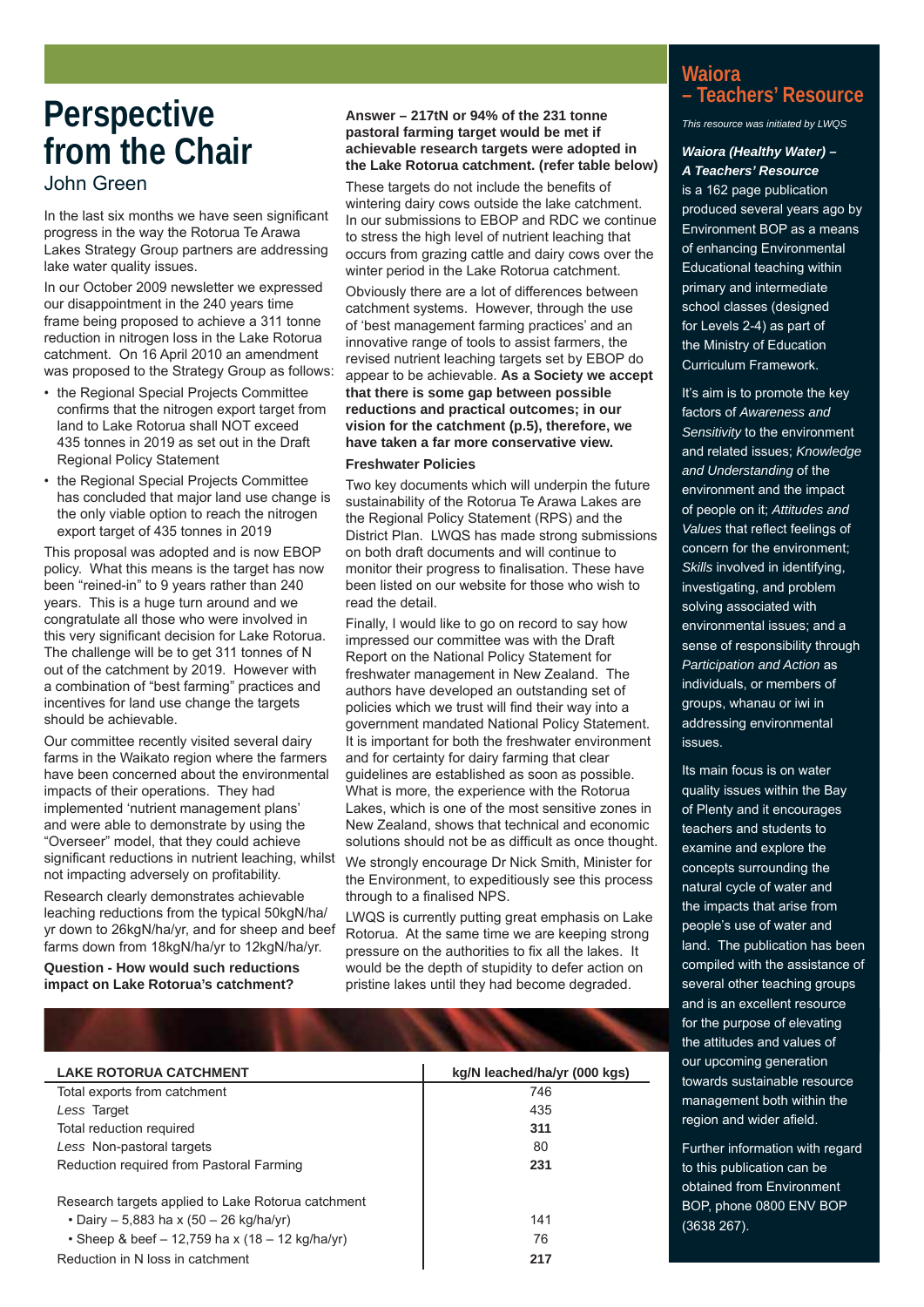### **Groundwater Age**

The time taken for nutrients to pass through the groundwater system towards the lake is called "the groundwater lagtime." In some subcatchments it will be 150 years before some of the nutrients in groundwater actually enter the lake. This will cause problems long into the future.

This lag is the reason why current exports from land (747tN) do not immediately reach the lake. In fact the current inputs to the lake are somewhat less at 556t N and 39.1t P – some nutrients are still in transit. Without significant in-lake mitigation, it is therefore anticipated that Lake Rotorua water quality will worsen before it improves. It also means that the level of required nitrogen reduction will increase with time.



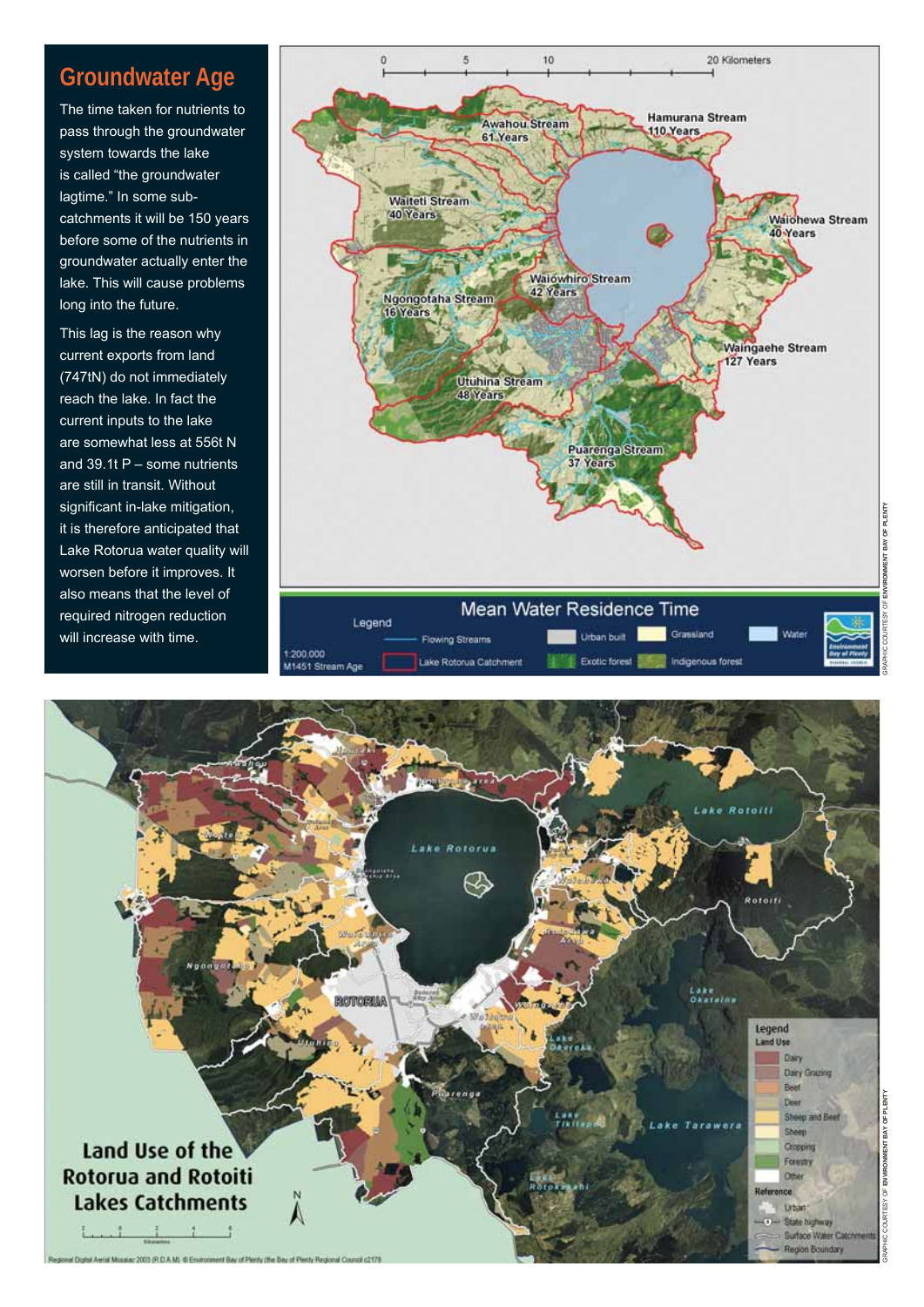# **LakesWater Quality Society - Vision for Lake Rotorua**

Lake Rotorua has been labeled *'the monster'* but our Society believes this over-states the actual restoration challenge. Based on analysis of the science, and our understanding of the problem facing Lake Rotorua, the LakesWater Quality Society is promoting a solution which could see our lake restored at an affordable cost within a decade. Our proposal embraces sustainable dairy and sheep farming, more forestry, a more diverse economy with 30% of the catchment retired from farming, and a wealthier community.

Nutrient laden waters entering the lake are the principal problem and 80% of these nutrients come from farming - this is the indisputable consensus of sound science. We are now obliged to find, as a matter of urgency, an economically viable and sustainable solution to this issue. A reduction of 231t of nitrogen from the pastoral catchment represents 41% of all N currently exported from farming and this needs to be eliminated. While daunting to some, through a multi-faceted approach, this target is readily achievable. To ensure the solution is fair to all, a **regulatory framework will need to be in place** – and in an ideal world, this framework would be negotiated with stakeholder involvement.

The adoption of 'best-farming practice' is fundamental to achieving the required reductions. It is necessary to implement practices which do not significantly impact on farming profitability; such measures will require a higher level of management skill, but we are sure our farmers can rise to the task. We have focused on achieving a 20% reduction of nutrients from dairying and 10% from other livestock classes - readily achievable when compared to results under research conditions. A reduction of approx. 60t is required through this mechanism, representing 25% of the total 231t required.

A further and similar level of reduction is required from pastoral land through a second suite of actions on farms. Our Society acknowledges that these changes will impact on farm profitability, and that public funding of interventions will be needed, as is the case with the Lake Taupo strategy. Examples of this type of expenditure would be assistance to construct herd homes, planting of

forestry, establishment of wetlands and the implementation of filtration barriers. In Taupo, nutrient discharge rights are being purchased for approximately \$400 per kg of nitrogen. At that price \$25m would need to be invested in the Rotorua catchment – a relatively small cost for lake restoration.

The above two mechanisms would achieve a reduction of 120t of nitrogen - the remaining 110t is likely to be difficult to remove from farming without significant impact on profitability. As a community, therefore, we need to facilitate and encourage substantial land use change through the retirement of land from intensive farming. About 30% of the whole catchment needs to be retired and there is no funding committed to achieve this. So how can we do it? **The key** is to allow residential and lifestyle subdivision of 30% of farmland, in a manner which permanently removes nitrogen from the catchment eg. the right to subdivide one lot for every 180kgN permanently removed. A target of 109tN is required from this mechanism and would be achieved if approximately 600 lots were subdivided – perhaps 60 per year for ten years.

Given Rotorua's current low rate of growth this is an ambitious target, and tangible support from Council would be required to promote the Rotorua District as a preferred place to live. The market is subdued at present but cycles do come and go. The aesthetic character of the district would inevitably change and our very best sites would need to be offered-up to attract buyer interest. The result would be more houses around the lake, sited for the most attractive views.

Sorting out the catchment within a decade will put us well on the way to recovery for Lake Rotorua. In the short term, improvement in water quality will need to come from in-lake and in-stream treatments. EBOP has already engaged a range of interventions which are supported by good science, but has still to address the release of nutrient from the sediments. We understand research is ongoing and there are some interesting prospects. A strong and continuing effort is needed to ensure an answer is found so that once again we can enjoy and take pride in our lake.



| <b>Catchment Nutrient Targets</b>   |               |  |  |  |
|-------------------------------------|---------------|--|--|--|
|                                     | Leached/ha/yr |  |  |  |
| Current exports from catchment      | 746t N        |  |  |  |
| Less Sustainable load               | 435t N        |  |  |  |
| <b>Total Reduction required</b>     | 311t N        |  |  |  |
| Less Non-farming targets            | 80t N         |  |  |  |
| 41% Reduction required from farming | 231t N        |  |  |  |

#### **The Bucket of Solutions**

| Requires combination of options                                            | Reduction/ha/yr |
|----------------------------------------------------------------------------|-----------------|
| Optimum Outcome                                                            |                 |
| • Best-farming practice – 70% of land<br>Dairying 20%, Sheep Beef Deer 10% | 59t N           |
| • Assisted nutrient reductions<br>Dairying and establishment of forest     | 63t N           |
| • Retired farm land – 30% of land<br>Subdivisional rights granted          | 109t N          |
| Total                                                                      | 231t N          |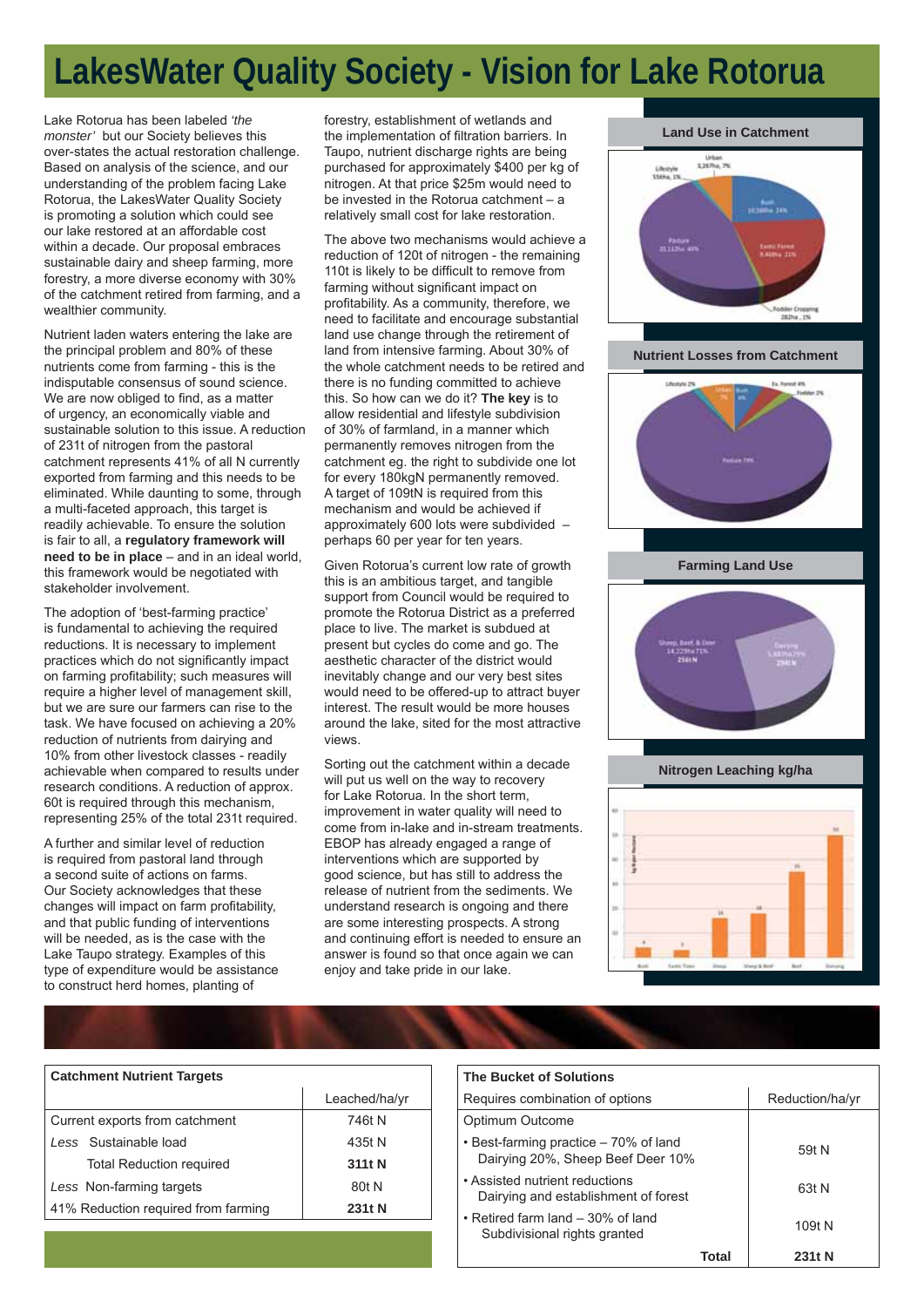#### **NUTRIENT BUDGET**

#### **ie. 'nutrients in and out'**

A nutrient budget essentially looks at the mineral inputs to a farm, from things such as fertiliser, feed, effluent sources, clover fixation, and nutrients released from the soil. The outputs include milk. wool, meat, supplements sold, and transfers. It takes into account gaseous losses and minerals locking up in the soil – this varies by soil type. The outputs also measure losses from the farm (diffuse losses). A nutrient budget **does not tell you how to fi x things**, or what to do about an issue.

#### **NUTRIENT MANAGEMENT PLAN**

**ie. 'nutrients in and out', plus 'how to reduce losses'**

This combines a nutrient budget, with the **steps of how to reduce nutrient and sediment losses from a farm system.**

#### **WHOLE FARM PLAN**

**ie. 'nutrients & farm resources', 'reducing losses', 'farm system style' and 'economic impacts'**

A whole farm plan takes into account all of the above, but in addition considers the business goals and constraints that influence farm system design. Changing some things like N use may influence the whole system; therefore it needs to be considered as part of a larger plan, and the economics of change need to be addressed. The "Whole Farm Plan" does this, and gives an **environmental footprint for the business; it looks at the whole farm system, and the impact on profit of any changes.** 

# **Nutrient Budget vs. Whole Farm Plan - is there a difference? Alison Dewes**

#### **What is diffuse pollution?**

There is a lot of talk around this topic, and some of it is quite confusing. Diffuse pollution is what leaks from farms over time. It is not the effluent spills, or runoff from things like silage stacks or dirty drains, but it is the more general, widespread loss of nutrients across the whole farm. Some of these diffuse losses include -

**Nitrogen Leaching ( N Loss)** – this is the nitrogen that enters soil water from high concentrations in animal urine, but also from leakage through soil that is already full of nitrogen. It is more pronounced on free draining and younger soils (ash and pumice), where there is high rainfall. This N eventually makes its way into groundwater, and then on into the rivers & lakes. Nitrogen leaves the farm underground in the subterranean water.

**Phosphate Runoff ( P Loss)** – Phosphate is typically lost by above ground runoff, and enters rivers and waterways more directly than nitrogen. Phosphate also contributes significantly to the degradation of waterways, with losses derived from silt erosion and surface dung patches. It is worse when soils are already high in phosphate levels, and when more P fertiliser is applied.

**Coliform Losses (bacteria from cow dung)** – this is from animal excreta that is washed off hillsides and pastures, especially in high rainfall months. This can result from effluent applications in wet weather, but also from heavy stocking, and soil damage in the wet months of the year. Coliforms can also make their way to our groundwater, leaching down through the soil.

**Sediment Losses** – this is essentially about the loss of topsoil. So any actions on-farm that damage the integrity of soils can increase the risk of losses.

#### **Can we fi x it?**

In many cases, if we are aware of it, and understand the issues, there are many things done to reduce "diffuse leaking" from farms.

It is possible to manage these things, still be profitable, and run a good farming business.

There have been studies to show this, and there are plenty of good farmers already combining profitable businesses with low impact, low leaching farming systems.

Some "standard practice" could be handled a little differently. The applicability of each option will differ between farms. In all cases, it is really important to consider a well-thought-out plan of how a farming system could look, in a way that suits the operator's goals, business constraints, the herd, and the particular soil type. Farming is a business, and responsible environmental management is now part of the public expectation. That is a tough call, as we all know, because farms have cross-over with several biological systems, all of which can be a management challenge at the best of times.

Good planning for farm systems is now essential, and there is some great technology and software tools available for advisors to ask the "what if" questions for a farm business. This technology helps farm owners to plan appropriate pathways forward that make good sense from business, farming and environmental perspectives.

**In all cases, a 'whole-farm plan' will look at the economics of change to lower the environmental impact of a farm.**

**It will take into account the business goals, the capability, and also match a system to the special physical attributes of the land and herd.**

| <b>Management Options to Reduce Nitrogen Runoff</b>                                           |                                               |                                                                                                                                                                                          |  |  |
|-----------------------------------------------------------------------------------------------|-----------------------------------------------|------------------------------------------------------------------------------------------------------------------------------------------------------------------------------------------|--|--|
| <b>MANAGEMENT OPTION</b>                                                                      | POTENTIAL % REDUCTION<br>OF NITROGEN LEACHING | <b>ISSUES TO CONSIDER</b>                                                                                                                                                                |  |  |
| Lower nitrogen use (lower<br>overall with no winter use)                                      | $10 - 20%$                                    | No use of N in winter, strategic use<br>of N during other high growth rate<br>periods can be profitable.                                                                                 |  |  |
| Better capture of effluent and<br>use of grazeable forage crops<br>without extra nitrogen use | $\perp$ 10-15%                                | Crops such as chicory or millet do not<br>allow soil mineralization. Minimum<br>tillage and effluent application help<br>nutrient efficiency and protect the soil.                       |  |  |
| Reduce stocking rate by 10-25%                                                                | $\downarrow$ 3-20%                            | Results can be variable. This can be<br>a profitable option on highly stocked<br>farms.                                                                                                  |  |  |
| Use of nitrification inhibitor DCD                                                            | $\downarrow$ 0-10%                            | Variable results.<br>Depends on soil type.                                                                                                                                               |  |  |
| Feed-pad use, winter stand-off,<br>improved effluent capture                                  | $\perp$ 3-15%                                 | Removal of cows from wet soils and<br>feeding on pads in winter, capture of<br>effluent with reuse on crops. Welfare<br>of animals needs management if<br>standing-off for long periods. |  |  |
| Higher per cow, lower stocking<br>rate, use of low protein feeds                              | $\downarrow$ 3-10%                            | Improved N efficiency in the system.<br>If feeds sourced at 5-7% of milk price<br>and well-managed can be a profitable<br>option. High skill levels required.                            |  |  |
| Winter cows off                                                                               | $\perp$ 15-25%                                | This is an option that is acceptable if<br>cows are grazed outside a sensitive<br>catchment. This offers the most cost-<br>effective N reduction option.                                 |  |  |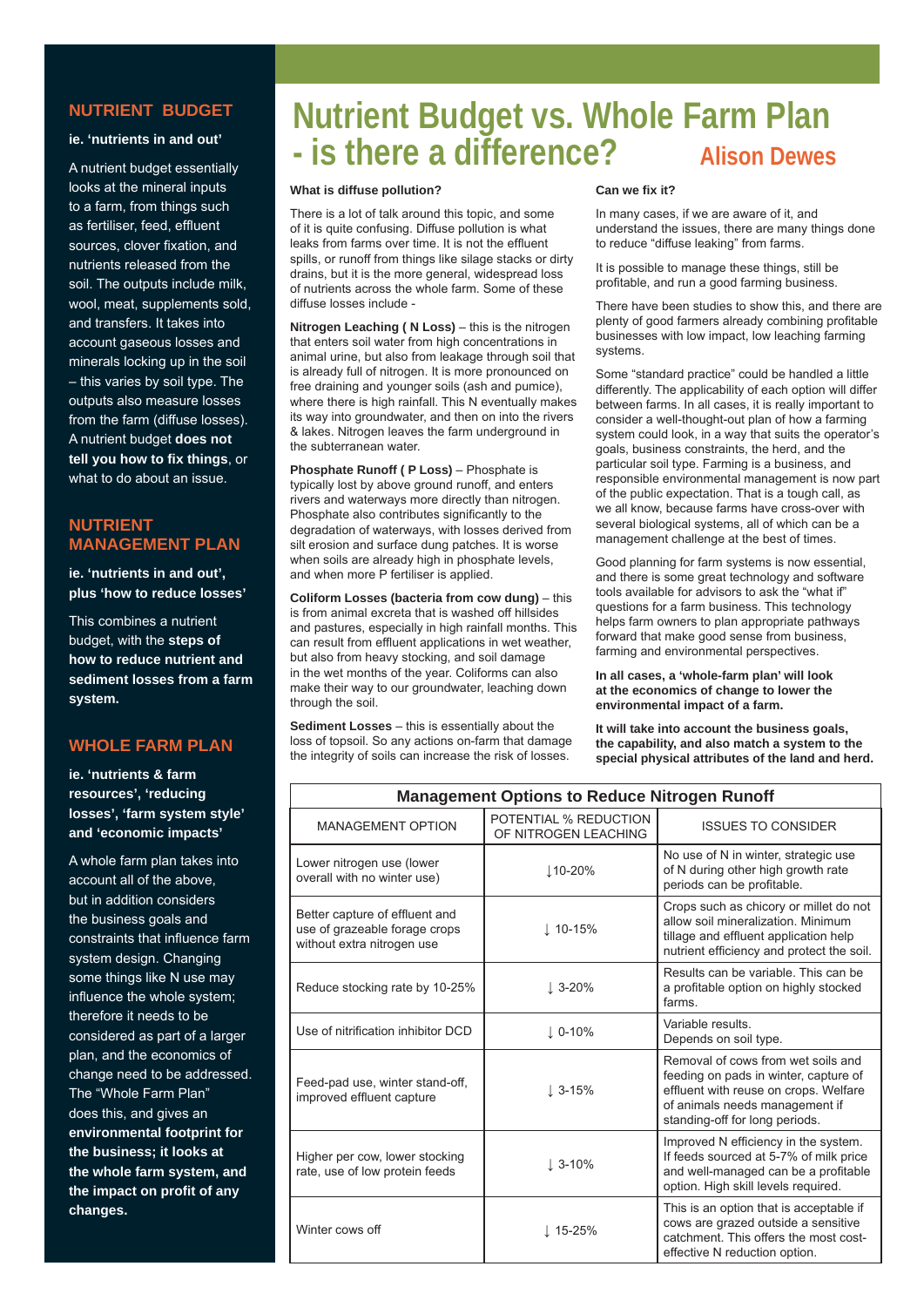# **Herd Homes**

In early May the LWQS Committee visited David & Clare Beuth's dairy farm near Mamaku. This is a 95ha property with a 41ha run-off carrying 300 cows and replacements. High average rainfall usually protects from summer drought – although this year has been an exception – but poor-draining rhyolite sub-soils predispose to drainage and pugging issues over winter and spring. Partly to counteract these physical limitations, a Herd Homes® shelter was built on this property in 2008, so we were interested to gain an insight into the impact of such technology upon farm operations and lake catchments.

Specific management of Herd Homes® varies according to the dynamics of each farm operation, but on this property the whole herd is housed from late-July until end-September. During this period the herd is housed for 18-20hrs per day and fed grass silage supplements at 5-8kgDM/cow/day (approx. 2/3 of the diet), with the remaining 4-5kgDM provided as break-fed pasture, which pre-calving and during spring is also dusted with Causmag to mitigate potential metabolic problems. Calving is also managed mostly under the Herd Homes® shelter with extra straw bedding provided for cow comfort.

#### **Effl uent Management**

Beneath the slatted concrete floor panels is a sealed double concrete bunker. Effluent is caught and stored in these bunkers so there is no need for hosing down, pumping, scraping, or daily effluent disposal. Effluent, along with any feed debris, is trampled or drops through the slats and a natural dehydration process converts the wet slurry into a drier more manageable product which can be recovered by a FEL tractor once the slats have been removed. Consolidated effluent is generally removed once per annum although on some properties this may be less frequent. Recent developments now enable users to separate the liquid effluent for more immediate use as a nitrogen fertilizer source; automated systems for spray irrigation of any liquid fraction should carry the caveat that this is best avoided under very wet soil conditions or when rain is anticipated. Storage bunkers in a 60m Herd Homes® shelter hold about 500t of effluent; at current values this is equivalent to approximately \$20,000 worth of fertiliser. AgResearch studies report high nutrient value in the stored effluent, especially for Nitrogen, Phosphorus, Potassium and Sulphur. Long storage capabilities also allow flexibility around when the effluent is utilised and mitigates the possible negative environmental impacts often associated with traditional effluent disposal systems.



The herd 'voted with their feet' – willing to enter and reluctant to leave – and the utilisation of silage supplements seemed considerably better than that achievable under typical paddock-feeding conditions. In contrast with previous seasons, the Beuth's had silage remaining at the end of September when pasture growth exceeded herd intake.

Many farmers who have incorporated a Herd Homes® shelter into their farming system are reported to have experienced substantial lifts in milk solids production and profitability; however, each farming system is unique and such increases are often multi-factorial. Experience on this farm in 2009-2010, with no other significant management changes, was a 5% increase in production in a drought year when the district average was down by approximately 5%.

Herd Homes® technology does seem to be a useful tool in a suite of potential interventions under the umbrella of 'best-farming practice'. The improved effluent management of this system shows promise to facilitate reductions in both point and diffuse pollution from rural land. Nonetheless, management care, and perhaps even regulation, may be required to limit any consequent intensification in sensitive catchments.



| Nutrients Applied at 10 tonne per hectare |       |      |                |                |  |
|-------------------------------------------|-------|------|----------------|----------------|--|
|                                           | $N\%$ | K %  | <b>Total N</b> | <b>Total K</b> |  |
| Liquid                                    | 0.20  | 0.56 | 20kg/ha        | 56kg/ha        |  |
| Slurry                                    | 0.32  | 0.50 | 32kg/ha        | 50kg/ha        |  |
| Solid                                     | 0.60  | 0.80 | 60kg/ha        | 80kg/ha        |  |

*Table courtesy of Bob Longhurst, AgResearch*

### **Potential Gains**

- Reduced pasture damage from compaction and pugging
- Improved pasture growth rates from better management of residual pasture height and reduced treading damage
- Reduced need for conventional fertilizer inputs
- More even spread of 'natural' effluent
- Less nitrogen leaching
- Improved management and utilization of supplement inputs
- Shelter and shade for herd